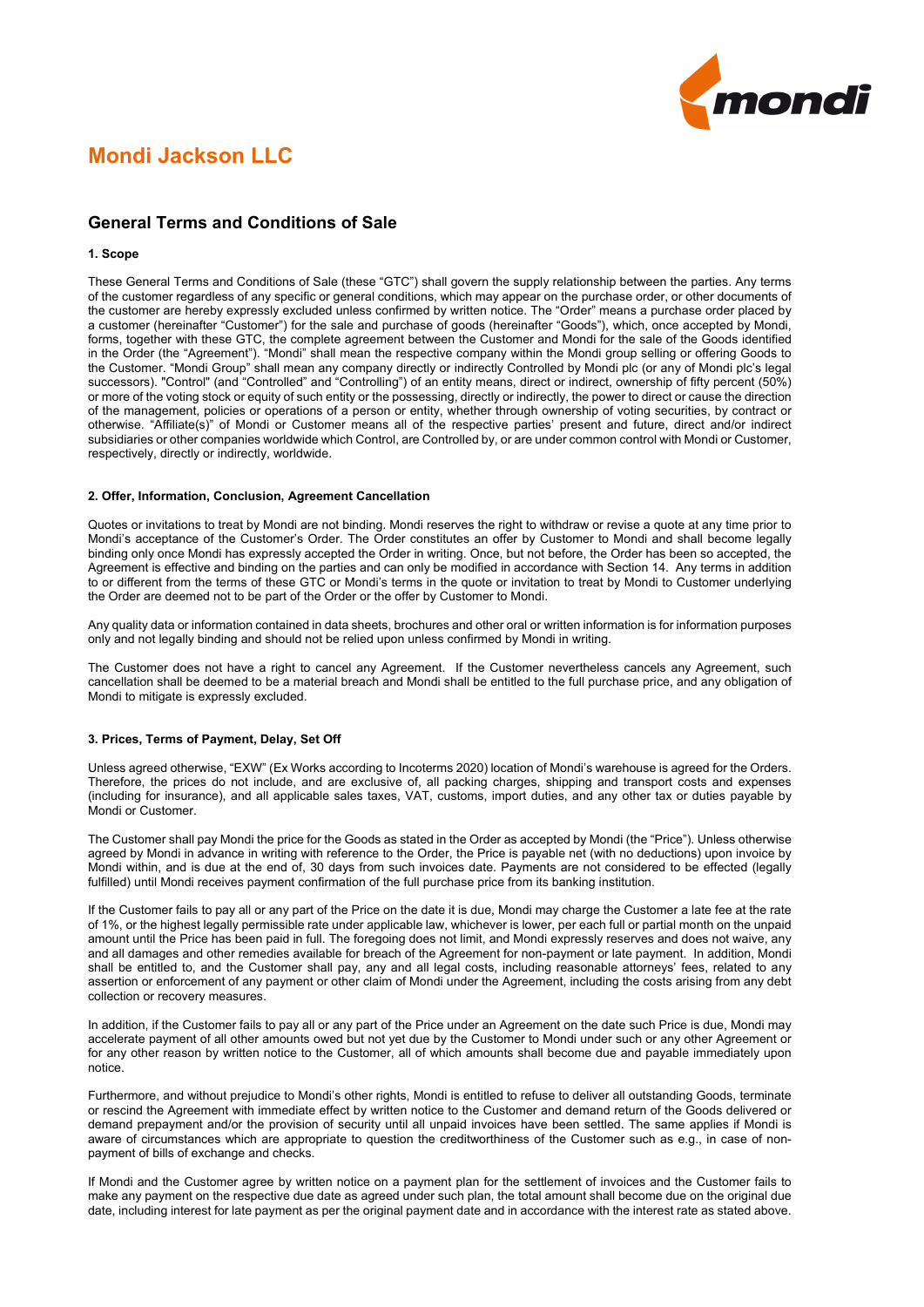

The Customer shall not be entitled to withhold payment of any amount due to Mondi, nor shall the Customer have any right of setoff for any reason.

Mondi reserves the right to off-set any debt owed from the Customer or any Affiliate of the Customer to Mondi or any company within the Mondi Group against any amount owed to the Customer or any Affiliate of the Customer.

Mondi may terminate or rescind the Agreement with immediate effect by written notice if the Customer enters into a voluntary arrangement with its creditors, is subject to a bankruptcy proceeding, suffers an administration order, goes into liquidation or has a receiver appointed.

#### **4. Delivery and Passing of Risk**

Risk of loss or damage, and title, transfer to the Customer "EXW" (Incoterms 2020) location of Mondi's warehouse from which the Goods are shipped to the Customer at the time the Goods are ready for shipment by Mondi. If other modes of transport than "EXW" have been agreed, the risk of loss or damage shall pass to the Customer at the latest upon dispatch of the Goods by Mondi from such warehouse. Transportation insurances shall only be concluded upon the Customer's explicit instruction and at its own expense. If shipment is delayed due to circumstances within the Customer's reasonable control, without prejudice to its other rights, Mondi shall be entitled to invoice all costs arising due to such delay, including but not limited to internal or external warehousing costs starting from the notification of readiness to dispatch or to terminate or rescind the Agreement by written notice to the Customer with immediate effect and dispose of the Goods at its own discretion provided that an appropriate grace period notified in writing to the Customer announcing the intention to dispose of the Goods has expired with no results.

## **5. Delivery Term, Partial Deliveries, Variances**

Mondi's written acceptance (including per e-mail) of the Order shall control the delivery term, mode and quantity. Mondi is entitled to deliver the Goods in any Order in instalments.

All delivery dates and times are EXW (Incoterms 2020) location of Mondi's warehouse and estimates only unless explicitly guaranteed in writing by Mondi specifically to the Customer to be binding.

Mondi shall not be obliged to deliver until all obligations incumbent on the Customer before delivery (e.g. technical, commercial requirements, official permits, authorisations and licenses, etc.) have been fulfilled or clarified.

If contractually agreed that a letter of credit has to be obtained or an advance payment or security, the delivery term shall not commence until the Customer provides Mondi with such letter or an advance payment or security.

Mondi is entitled to deliver quantity variances of up to  $+/$ -10% of the quantity ordered.

If binding delivery terms have been agreed upon and Mondi is in delay, the Customer shall grant Mondi an appropriate grace period of at least 2 weeks and only if that grace period expires without result, shall the Customer be entitled to terminate the **Contract.** 

# **6. Inspection, Warranties and Liability**

## **6.1 Inspection, Warranties and Deviations**

The term "defect" in the Agreement means, with regard to a Good, that such Good is in breach of the express warranty in the sixth paragraph of this Section 6.1, subject to the ninth paragraph of this Section 6.1.

The Customer shall reasonably examine any Good immediately upon delivery of such Good. Any defects (including damage in transit), incompleteness of the Goods, or any other variances from the product and packaging specification and confirmation of the Order that are or should have been detected in such reasonable examination have to be notified to Mondi immediately upon, but such notice received by Mondi no later than at the end of 7 days after, delivery of the Goods at the destination by written notice by specifying such defect, incompleteness, or other variances, and by quoting the invoice number. The Customer hereby waives any and all rights and remedies, including under any warranty, the Agreement, and any products liability, with regard to any such defect, incompleteness, or other variance in such written notice within such 7 days.

Any defect in a Good not discoverable under the immediately preceding paragraph (including defects surfacing during manufacturing) shall be notified by the Customer by written notice to Mondi immediately after discovery of such defect with such notice received by Mondi no later than the end of 7 days after such discovery. The parties presume that any hidden defect is detected by Customer within a period of 60 days after delivery of such Good to the Customer and Mondi shall have no liability or obligation for such a defect unless the Customer proves that it could not have reasonably detected such defect within such 60 days and has notified Mondi of such defect in accordance with the first sentence of this paragraph. Defective Goods must be kept available without change thereto for Mondi's inspections for 14 days from the date of such written notice and must not be returned to Mondi without Mondi's request. Upon Mondi's request, specimens of the Goods having any such defect must be sent to Mondi. This includes foreign objects found on or in the Goods and/or the packaging.

If the Customer fails to examine the Goods as set forth in this 6.1, or fails to notify Mondi timely as set forth in this Section 6.1, with regard to a defect, incompleteness, or other variance by written notice to Mondi in accordance with this Section 6.1, the Customer agrees that it will have waived any and all rights and remedies, including under any warranty, the Agreement, and any products liability, with regard to such defect, incompleteness, or variance.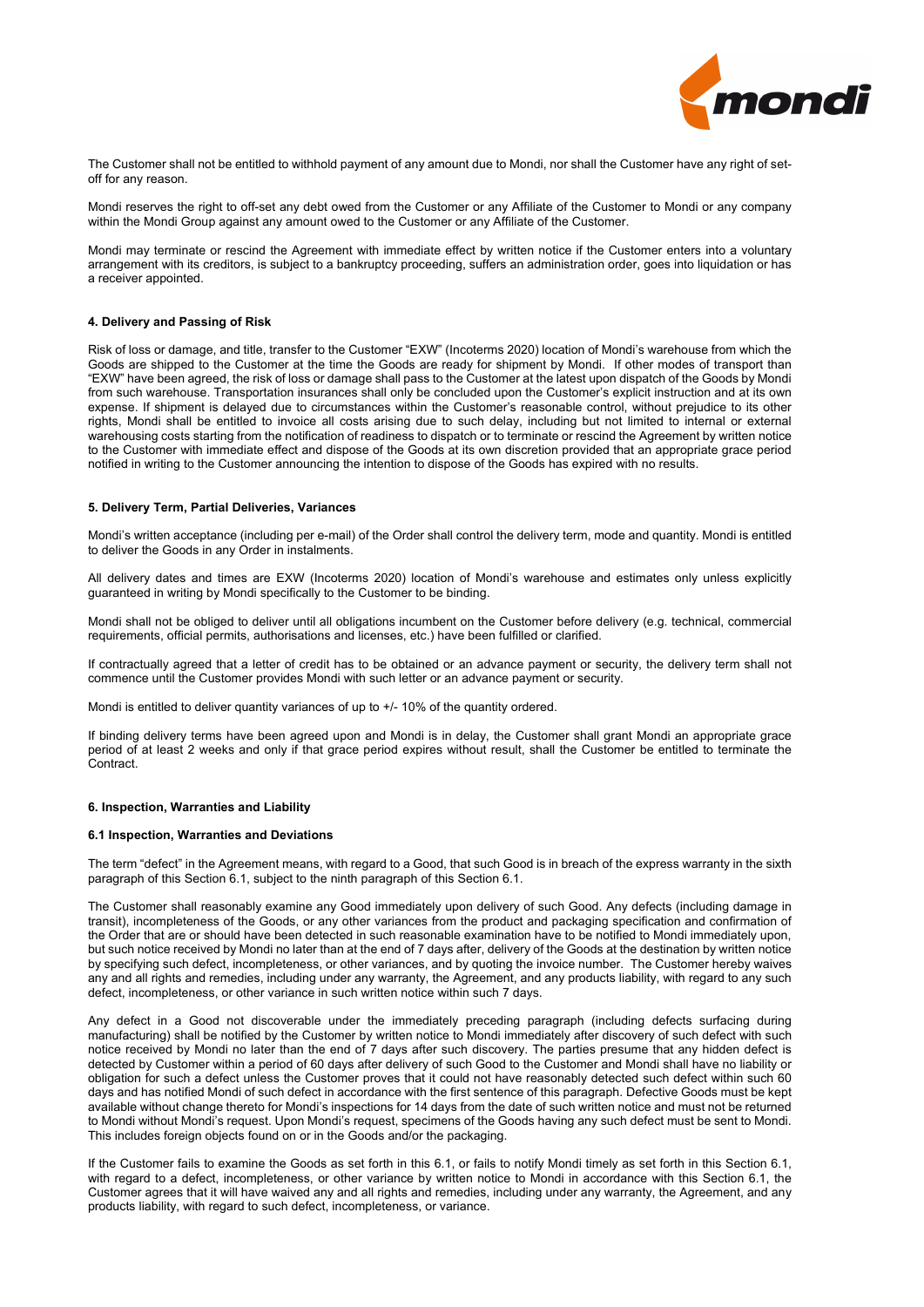

Until any claim regarding any defect in a Good under the Agreement or a warranty has been proven to Mondi's satisfaction or in a legal proceeding, the Customer shall provide at its cost for appropriate storage and for insurance at full resale value plus transportation and warehouse expenses. The Customer shall fully cooperate with Mondi's insurance company and their representatives.

Mondi warrants that any Good manufactured by Mondi will, at the time the risk of loss for such Good transfers to the Customer in accordance with Section 4 hereof, (i) correspond to the specifications that Mondi and the Customer agreed in writing for such Good at the time of entering into the Agreement and (ii) be free from defects in material and workmanship. The Customer may assert any breach of such warranty solely during a period of 12 months after such transfer of the risk of loss of such Good, except for any breach of such warranty for any defect arising from delamination, cold-seal, and sealing properties in which case the Customer may assert such breach of warranty solely during a period of 6 months after such transfer of the risk of loss of such Good. Any breach of warranty must be asserted by the Customer to Mondi by written notice in accordance with Section 14 received by Mondi within the foregoing applicable time period for asserting such breach of warranty. EXCEPT SOLELY FOR THE EXPRESS WARRANTY SET FORTH IN THE IMMEDIATELY PRECEDING SENTENCE OF THIS PARAGRAPH, MONDI MAKES NO, AND MONDI HEREBY DISCLAIMS ALL, WARRANTIES AND REPRESENTATIONS, WHETHER EXPRESS, IMPLIED, OR BY LAW, INCLUDING, WITHOUT LIMITATION, ALL WARRANTIES OF MERCHANTABILITY, FITNESS FOR A PARTICULAR PURPOSE, NON-INFRINGEMENT, TITLE, WORKMANSHIP, USEFULNESS, AND FREEDOM FROM ANY DESIGN, MANUFACTURING, WARNING, AND OTHER DEFECT WHATSOEVER, WITH REGARD TO ANY GOOD AND ANY OTHER PERFORMANCE UNDER THIS AGREEMENT.

Any samples, examples or models supplied or exhibited to the Customer are supplied or exhibited solely for information and in no way represent any express or implied conditions or warranties as to quality, description, fitness for purpose.

Mondi's sole and exclusive obligation and liability, and the sole and exclusive remedy of the Customer and any third party in the event of a breach of warranty with regard to a Good is that Mondi, at its sole discretionary choice, either repair such Good to rectify the defect in such Good or provide a replacement of such Good without warranty. Only if such repair or replacement is impossible or commercially unfeasible for Mondi, a price reduction to the extent of the defect in such Good as determined by Mondi may be granted to the Customer.

Mondi shall not be liable for, and the term "defect" shall not include, (i) any negligible deviations from the agreed specifications (ii) any result directly or indirectly from compliance with any instructions or specifications provided by the Customer, and (iii) any improper handling, wilful damage, negligence, or any alteration of the Goods by the Customer. Negligible deviations include, without limitation, differences in qualities, dimensions and quantities customary in trade, minor variations in the print position and the printing colour or in the quality of the print substrate.

Mondi shall not be obliged to notify the Customer of the unsuitability of its instructions or specifications unless Mondi is aware of such unsuitability. Furthermore, Mondi shall have no obligation to proofread prints or assess if the prints are suitable for the purpose

## **6.2 Limitations of Liability:**

IN NO EVENT WILL MONDI OR ANY AFFILIATE OF MONDI BE LIABLE TO THE CUSTOMER, ITS AFFILIATES, AND ITS PERSONNEL FOR ANY INCIDENTAL, CONSEQUENTIAL, SPECIAL, PUNITIVE, LIQUIDATED, EXEMPLARY, OR INDIRECT DAMAGES UNDER THE AGREEMENT. WITHOUT LIMITING THE FOREGOING, MONDI AND ANY AFFILIATES OF MONDI SHALL NOT BE LIABLE FOR ANY LOST PROFITS, BUSINESS INTERRUPTION, LOSS OF INCOME, REVENUE, GOODWILL, OR ANTICIPATED SAVINGS, INCLUDING IN CONNECTION WITH, RELATED TO, OR RESULTING FROM ANY GOOD, ITS USE, UTILIZATION, OR RESALE, OR OTHERWISE IN CONNECTION WITH THE AGREEMENT, EVEN IF MONDI HAS BEEN INFORMED OF THE POSSIBILITY OF SUCH LOSS OR DAMAGE.

IN NO EVENT WILL THE TOTAL CUMULATIVE LIABILITY OF MONDI NOT EXCLUDED UNDER THE IMMEDIATELY PRECEDING PARAGRAPH OF THIS SECTION 6.2 (WHETHER SUCH LIABILITY IS FOR DIRECT DAMAGES NOT EXCLUDED UNDER SUCH PARAGRAPH OR BECAUSE SUCH LIABILITY IS NOT EXCLUDABLE UNDER APPLICABLE LAW OR FOR ANY OTHER REASON), FROM ALL CAUSES OF ACTION OF ANY KIND, EXCEED, SEPARATELY FOR EACH GOOD TO WHICH SUCH LIABILITY RELATES, THE TOTAL AMOUNT OF THE PRICE PAID BY THE CUSTOMER TO MONDI FOR SUCH GOOD UNDER THE AGREEMENT.

THE EXCLUSIONS AND LIMITATIONS UNDER THIS SECTION 6.2 APPLY IRRESPECTIVE OF THE CAUSE OF ACTION, INCLUDING BREACH OF CONTRACT, NEGLIGENCE, STRICT LIABILITY, TORT, BREACH OF WARRANTY, MISREPRESENTATION OR ANY OTHER LEGAL THEORY AND WILL SURVIVE A FUNDAMENTAL BREACH.

The liability limitations as set out in this clause shall also apply to Mondi's legal representatives, employees and agents.

## **7. Force Majeure**

Mondi shall not be liable or be deemed to be in breach of contract by reason of any delay in performing or any failure to perform any of its obligations if the delay or failure was due to any cause beyond its reasonable control ('Force Majeure') including but not limited to strikes, lock-outs, insufficient supply of materials or energy, pan- or epidemics, legislative, judicial and governmental acts, quarantines, lack of transport means and similar events or circumstances. This clause shall also apply if Mondi's suppliers suffer any of these Force Majeure events. If a Force Majeure event occurs during an already existing delay, the grace period which has to be granted to Mondi by the Customer shall not expire before the Force Majeure event has ceased. Mondi shall inform the Customer of the start and end of any Force Majeure event as soon as possible.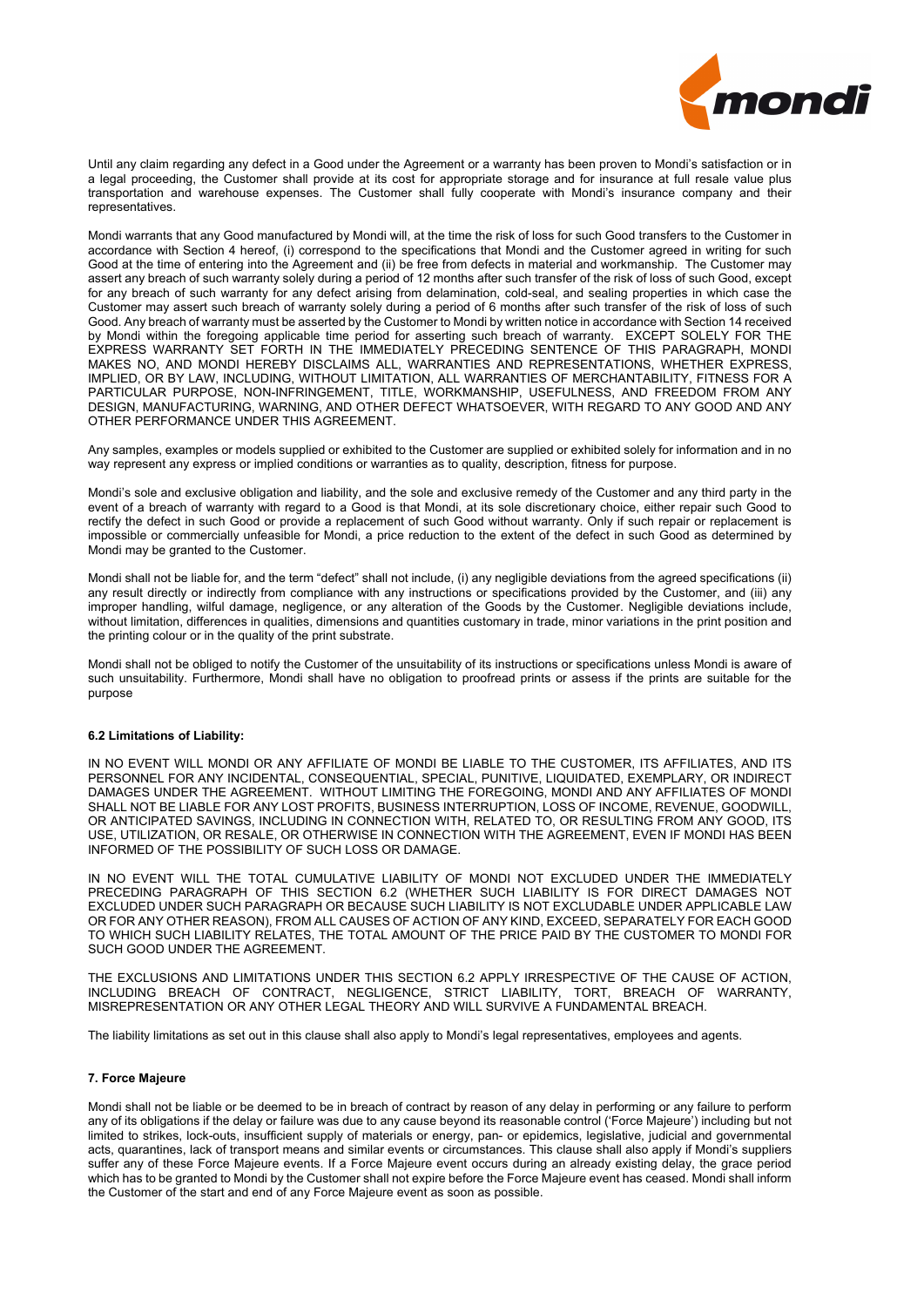

#### **8. Purchase Money Security Interest**

The Customer hereby agrees that Mondi has a purchase money security interest in all Goods until payment in full of the Prices and all late fees and other payment obligations of the Customer to Mondi regarding the Goods, and all proceeds therefrom (including, without limitation, any insurance proceeds), to secure the payment in full of the Price, all late fees, and all other amounts owed by the Customer to Mondi under or in connection with the Agreement.. The Customer is obliged to appropriately insure the Goods for the duration of the purchase money security interest against all common risks, particularly against fire, burglary or damage caused by water at its own expense, to treat them cautiously and store them properly. The Buyer shall at all times store the Goods in such a manner as shall facilitate identification of them both generally and by reference to invoices in respect thereof.

The Customer shall be entitled to sell the Goods in the usual course of business, and the purchase money security interest shall automatically vest in all proceeds of the Customer or its Affiliates from such sale. Any possible claims resulting from such sale shall herewith be assigned to Mondi in advance and the Customer shall undertake all necessary publicity requirements for enforceability of such assignment, such as registration in the book accounts and by notifying the purchaser of the assignment and retention of title. Mondi shall be entitled to solely collect the assigned sum.

In the event that any of the Goods are processed by or for the Customer or any of its Affiliates, the purchase money security interest hereunder vests automatically in the processed Goods and all results from such processing.

Upon Mondi's request, the Customer shall promptly execute all documents and provide all reasonable assistance with filing any financing statement and taking all other steps for perfecting the purchase money security interest granted hereunder.

#### **9. Intellectual Property, Storage and Charges**

The Customer shall bear the sole responsibility and liability for all designs, marks, works, materials, specifications, technology, data, information, and intellectual property of any kind provided by the Customer for, or required by the Customer in connection with, any Good or the manufacture of any Good under or pursuant to any Agreement (collectively, "Required Material"), and for obtaining all rights and licenses from any owner or rightholder under any copyright, patent, trademark, and ancillary and other intellectual property rights in or to or covering any Required Material for Mondi to be permitted to use and utilize all Required Material. The Customer shall indemnify Mondi against all claims, costs, damages, and expenses (including, without limitation, reasonable attorneys' fees and legal expenses) resulting from or in connection with any actual or alleged infringement of any third party intellectual property rights by any Required Material or any use or utilization by Mondi of any Required Material or any use, utilization, or sale of any Goods including or manufactured with the use or utilization of any Required Material by or for Customer.

Manuscripts, originals, printed items, print substrates, printed matter, cylinders, designs, etc. supplied to Mondi by the Customer will be stored at the Customer's risk.

The Customer shall be separately charged for designs, patterns, specifications, samples, sample rolls, matrixes, blocks, lithographs, and cylinders made by Mondi for the Customer, even if no Order is placed, the Order is not confirmed by Mondi or cancelled by Customer. They shall remain Mondi's property and Mondi reserves all rights in that respect, which applies also for intellectual property rights if applicable.

Mondi shall solely own and retain, and Mondi does not assign, transfer, convey, or grant any right, license, lien, or claim, expressly or implicitly, in or to or under any patents, patent applications, copyrights, trade secret rights, trademarks, service marks, trade dress, tradenames, and other intellectual property rights of any kind, anywhere, of Mondi or any of its Affiliates or licensors (if any), including, without limitation, in or to any Good.

#### **10. Place of Performance, Venue, Applicable Law**

The place of performance shall be Mondi's place of business from where the Goods are shipped to the Customer.

The Agreement, including these GTC and the Order, the interpretation and enforcement thereof or of any term or condition thereof, and any dispute and the resolution of any dispute under the Agreement, shall be governed by the law of the State of New York without regard to any conflicts of laws provisions thereof that would result in the application of the law of any other jurisdiction. The application of the UN Convention on Contracts for the International Sale of Goods (CISG) to the Agreement, including these GTC and the Order, and any transaction hereunder, is disclaimed and expressly excluded by the parties.

If the Customer is domiciled in any of the states or territories or the District of Columbia of the United States of America (the "United States"), the following shall apply: The Customer and Mondi each consents and submits to the exclusive jurisdiction of, waiving any objections to personal jurisdiction in, competent state and federal courts in the State of New York for any litigation or proceeding under or related to the Agreement, and to the forum and venue of such litigation or proceeding in New York City, New York, United States of America.

If the Customer is domiciled outside the United States, the following shall apply: All disputes arising out of these GTC and any Contract which refers to these GTC or are related to their violation, termination or nullity shall be finally settled under the Rules of Arbitration of the International Chamber of Commerce by one or more arbitrators appointed in accordance with the said Rules. The place and seat of arbitration shall be Vienna, Austria. The language of arbitration shall be English. The arbitration agreement is governed by Austrian law.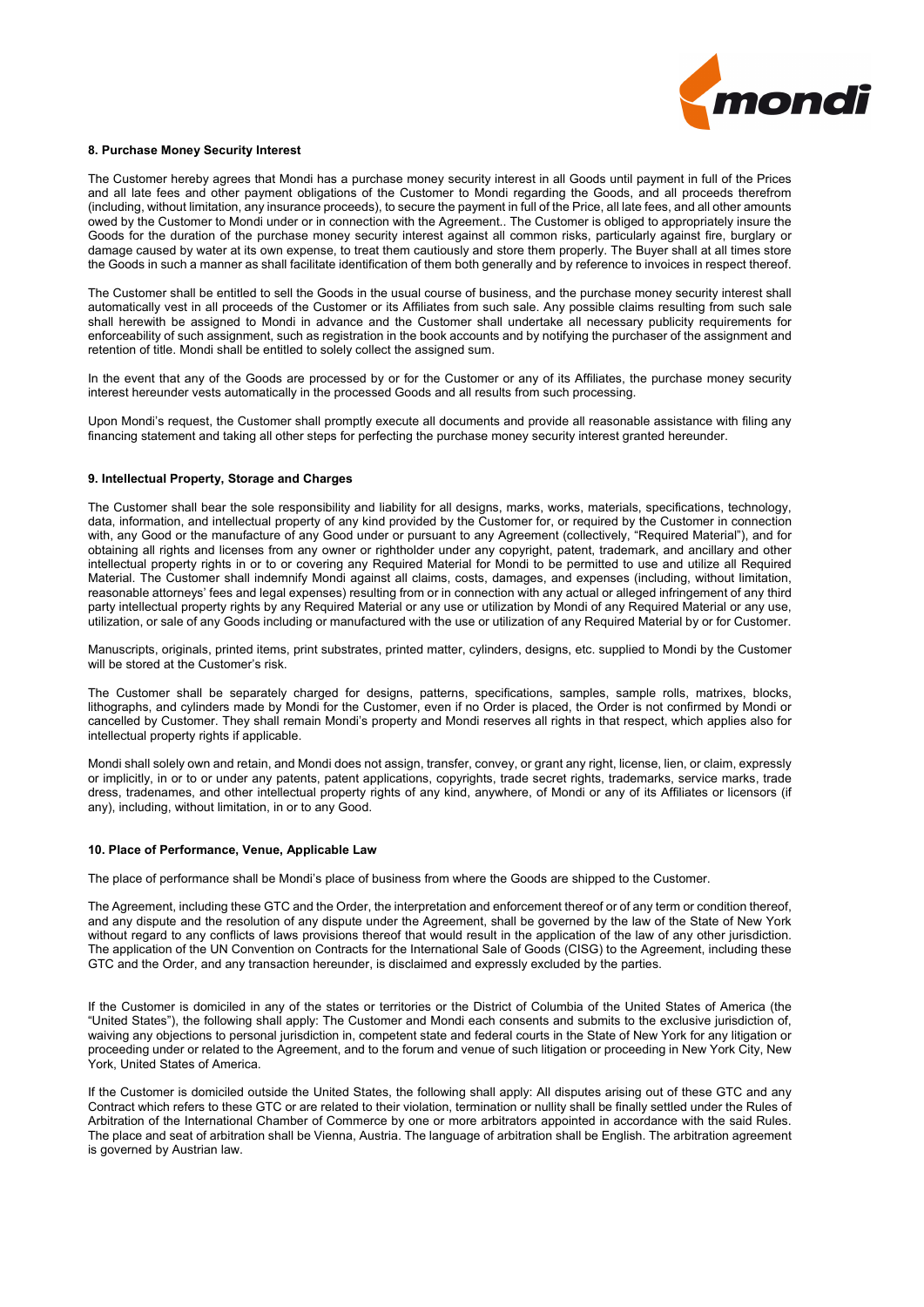

#### **11. Compliance, Hold harmless, Reporting Tool**

The Customer confirms and guarantees, for itself and on behalf of its Affiliates, to be and act in full compliance with all laws, in particular, but not limited to, anti-trust laws, criminal laws including commercial criminal laws and laws related to anti-bribery, including the Foreign Corrupt Practices Act, UK Anti Bribery Act 2010, and all tax related statutes or acts which might have an impact on Mondi. Customer undertakes to indemnify and hold Mondi and any of its Affiliates harmless for and against all damages Mondi or its Affiliates might suffer, including, but not limited to, claims, legal proceedings, fines or any official procedures raised or instituted against Mondi or any of its Affiliates, in connection with acts or omissions of the Customer or any of its Affiliates relating to tax offences or any other violations of mandatory laws. Customer undertakes to have obtained all necessary powers and authorizations from its Affiliates regarding the above stated confirmation and assurance.

In case of concerns about any behaviour or activities that may conflict with Mondi's corporate commitment to ethical business practice and conduct, Mondi´s confidential reporting tool which is managed by an independent third party may be used by business partners, employees or other stakeholders of Mondi. SpeakOut should be used if communication with the direct management, human resources or the usual Mondi contact is not effective. The reporting tool may be contacted either via the hotline for the respective country or via the respective country´s web link. Further information regarding this reporting tool and all contact details<br>are available on the Mondi Group-website in the section "Governance" under "SpeakOut" Group-website in [\(https://www.mondigroup.com/en/governance/\)](https://www.mondigroup.com/en/governance/speakout/). All concerns and incidents reported will be treated seriously and in the strictest confidence.

# **12. Export Control**

The Customer shall cause all of its Affiliates and its personnel to comply with any and all provisions, terms and conditions set forth in this Section 12 to the same extent as the Customer has such obligation of compliance. In the exercise of the rights and the performance of the obligations of the Customer under the Agreement, The Customer shall comply with all applicable law, regulations, and governmental orders, including, without limitation, all licenses, permits, authorizations, approvals, government filings, and registrations necessary or appropriate for the exercise of its rights and the performance of its obligations hereunder. In addition, without limiting the generality of the foregoing, the Goods and/or any part thereof or any information related thereto is or may be subject to export controls, including those under the laws and regulations of the United States, such as the Export Administration Regulations, 15 C.F.R. Parts 730-774. In the exercise of the rights, and the performance of the obligations under the Agreement, the Customer shall comply strictly with all such and other applicable export controls as well as with applicable sanctions laws, rules and regulations, including those administered by the U.S. Department of the Treasury's Office of Foreign Assets Control prohibiting or restricting dealings with certain targeted territories and parties (collectively, the "Trade Restrictions") applicable to the Goods and/or any part thereof or any information related thereto, and shall not export, re-export, transfer, divert or disclose the Goods and/or any part thereof or any information related thereto, directly or indirectly, to any destination, end-use, or end-user restricted or prohibited under any Trade Restrictions. The Customer's rights and Mondi's performance of its obligations under the Agreement is subject to the Customer's own continued compliance with the Trade Restrictions. Any refusal or failure by Mondi to perform, in whole or in part, its obligations or refuse any right of the Customer under the Agreement on account of compliance with any Trade Restrictions will not constitute a breach of any obligation under the Agreement by Mondi, and the Customer hereby waives any and all claim against Mondi for any legal recourse, including injunctive or declarative relief, loss, cost or expense, including consequential damages, that the Customer may have, incur, or be subject to by virtue of such refusal or cancellation. In the event of any violation or breach of any of the provisions of this Section 12, Mondi may immediately terminate the Agreement by providing written notice. The Customer is solely responsible for determining its obligations under the Trade Restriction.

#### **13. Confidentiality**

The content of the Agreement and/or any information, in any form, format, and medium, received or obtained from or made available by Mondi or any company of the Mondi Group in connection with the Order and/or the Agreement, including, but not limited to, any business related and financial information, pricing and cost information, tender documents, information on our products, technology, know-how, designs, drawings, specifications, samples, formulas, and all other information or material relating to Mondi's current and/or future business (hereinafter "Confidential Information"), shall be held strictly confidential by the Customer and shall not be disclosed or made accessible to any third parties without the prior written consent of Mondi. Any information which can be derived from reverse engineering shall also be regarded as Confidential Information and shall be treated strictly confidential and shall not be used in any way, unless explicitly otherwise agreed with Mondi in writing.

The obligations referred to in this clause shall not apply to any information, which the Customer can prove by written evidence: (a) is or becomes generally known or available to the public otherwise than through an act or omission of the Customer; (b) is known to the Customer already at the time of disclosure; or (c) is after disclosure disclosed to the Customer in good faith by a third party without breach of an obligation of secrecy.

Confidential Information shall be used by the Customer only for the purposes of the performance of the Contract and the Customer shall protect the Confidential Information using the same standard of care that the Customer uses for its own trade secrets and highly valuable confidential information, but in no event less than reasonable care.

The Customer shall, at any time upon Mondi's request and without undue delay, destroy promptly or return to Mondi all Confidential Information, including all manifestations, copies, and other reproductions thereof, and delete irretrievably any copies or manifestations thereof remaining the Customer's possession or control after such return, and certify in writing its compliance with the obligations under this provision.